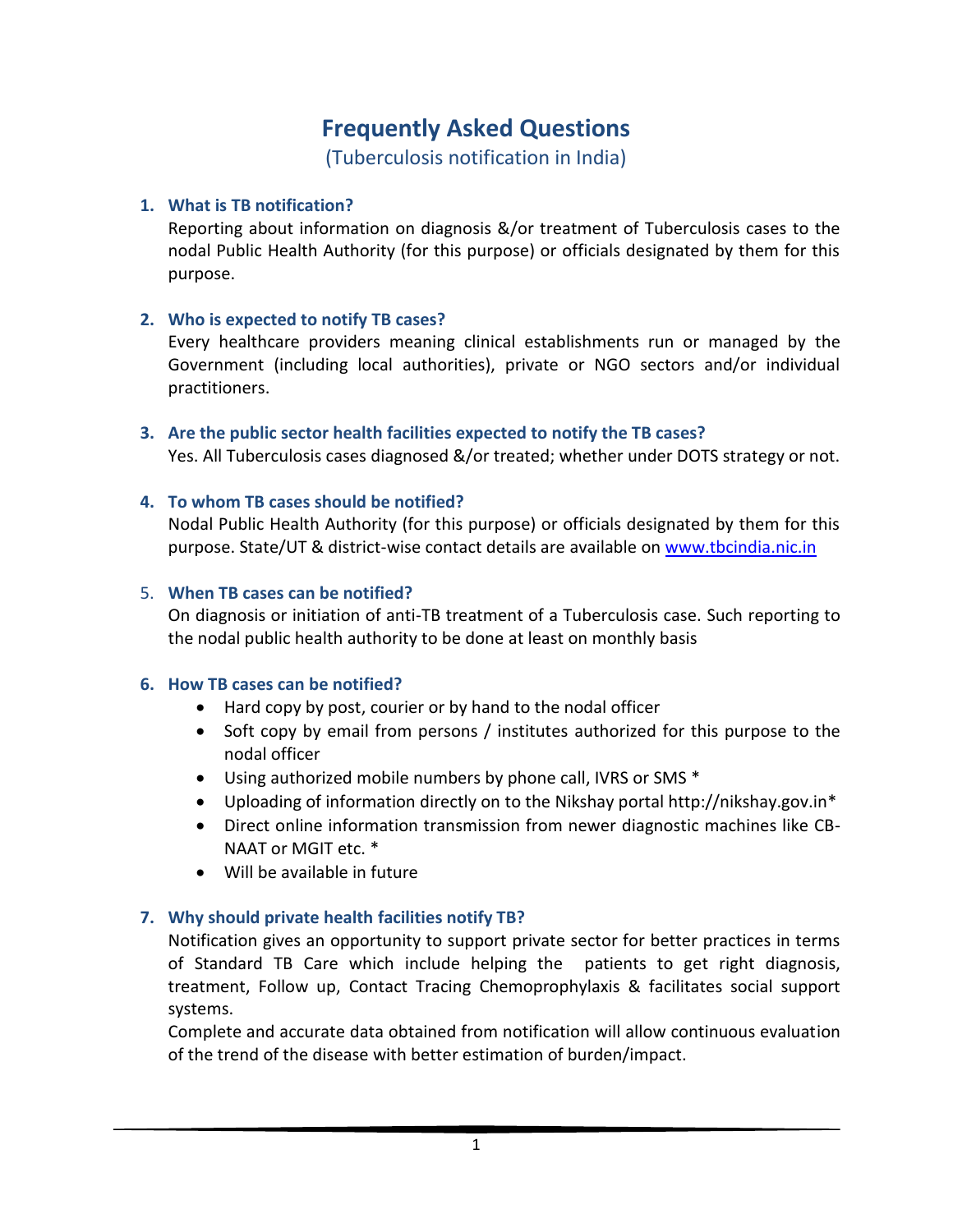8. **How do I know the contact details of the nodal officer for TB notification in my area?** The list of Nodal Officers is available on [http://tbcindia.nic.in/.](http://tbcindia.nic.in/)

In States/UTs or districts where the bilateral understanding is established between the Health Establishments and the local public health authorities for convenient local TB notification, the information on TB Notification can be submitted to the local public health authorities (e.g. Medical Officer of the Primary Health Center) as designated by the district nodal authority for TB notification. However, this should be done only in consultation with the concerned district nodal officer for TB notification.

In case, health care provider is not aware about the contact details of the nodal officer for TB Notification in the district the same may be obtained from the respective District TB Officer / State TB Officer for the updated contact.

#### 9. **What do I do when I am unable to contact the nodal officer for TB Notification?**

You may contact respective District TB Officer / State TB Officer. In case of any grievances, the same may be sent to thnotification@tbcindia.nic.in & issues regarding electronic reporting data update may be sent to [helpdesk.nikshay@tbcindia.nic.in](mailto:helpdesk.nikshay@tbcindia.nic.in) mentioning the name and complete address of the individual and the health care facility.

# **10. I am a medical practitioner but I neither diagnose nor treat TB cases. Do I still have to submit the TB notification report to the nodal officer?**

Health establishments and medical practitioners not routinely diagnosing / treating TB patients may give an undertaking regarding the same while agreeing to submit the information in future, in case they diagnose or treat any TB case.

# **11. What is a TB case?**

**Microbiologically-confirmed TB** case – Patient diagnosed with at least one clinical specimen positive for acid fast bacilli, or Culture-positive for Mycobacterium tuberculosis, or RNTCP-approved Rapid Diagnostic molecular test positive for tuberculosis

#### OR

**Clinical TB case** – Patient diagnosed clinically as tuberculosis, without microbiologic confirmation and initiated on anti-TB drugs.

#### **12. What are the different types of TB cases?**

**New TB case** – Patient who has never been treated with anti-TB drugs or has been treated with anti-TB drugs for less than one month from any source

**Recurrent TB case** – Patient who has been treated for tuberculosis in the past and been declared successfully treated (cured/treatment completed) at the end of their treatment regimen.

**Treatment change** – Patient returning after interruption, and patients put on a new treatment regimen and due to failure of the current treatment regimen.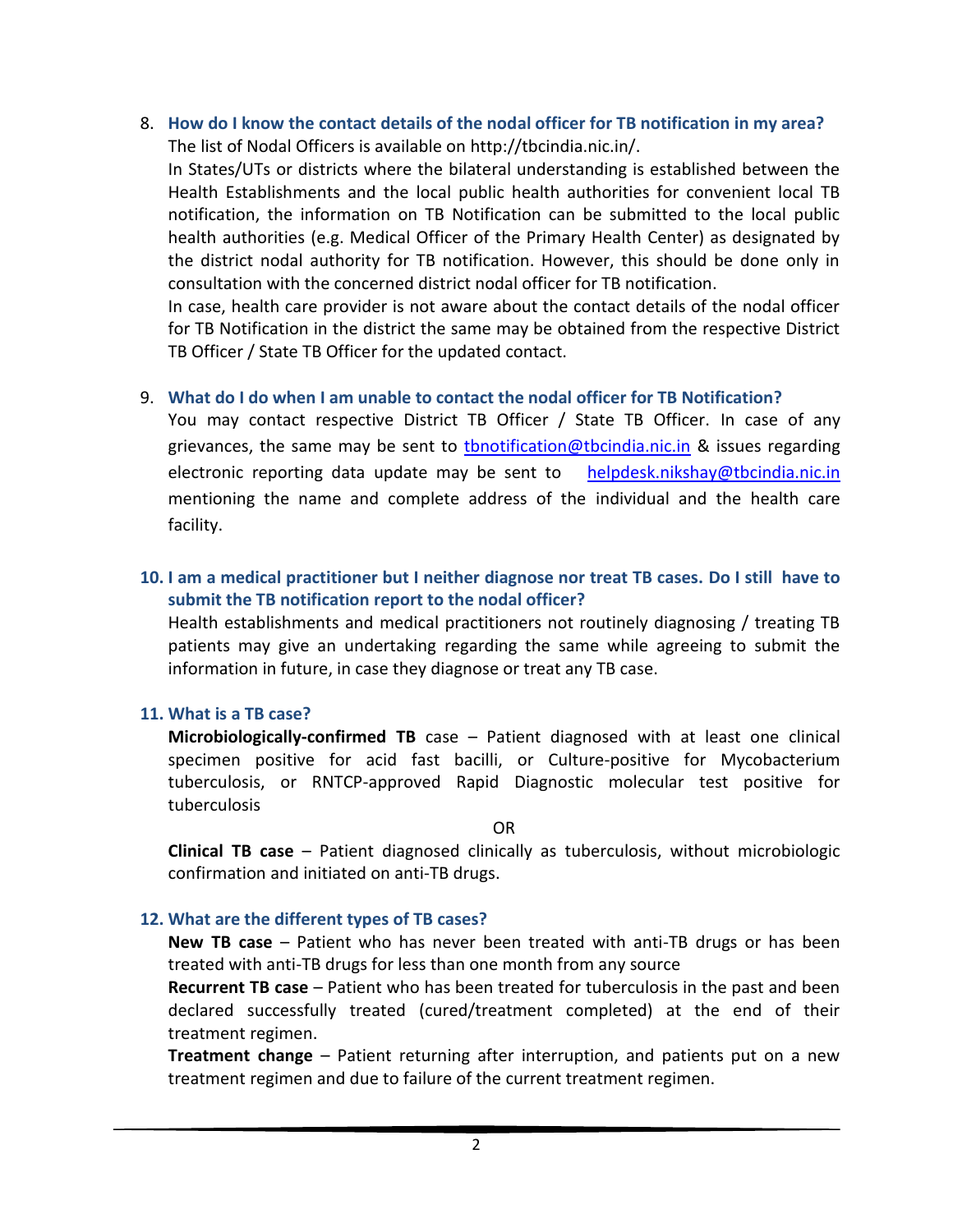#### **13. How Site of disease can be defined for TB cases?**

**Pulmonary TB case** – Patient with TB of the lungs (with or without involvement of any extra-pulmonary locations).

**Extra-pulmonary TB case** – Patient with TB of any organ other than the lungs, such as pleura, lymph notes, intestines, genito-urinary tract, skin, bones and joints, meninges of the brain, etc, diagnosed with microbiological, histological, radiological, or strong clinical evidence.

#### **14. Which TB diagnostics are endorsed by RNTCP?**

**Smear Microscopy (for AFB) using** Zeil-Nelson Staining or Fluorescence stains and examination under direct or indirect microscopy with or without LED.

**Culture for MTB on** Solid(Lowenstein Jansen) media or Liquid media (Middle Brook) using manual, semi-automatic or automatic machines e.g. Bactec, MGIT etc.

**Rapid diagnostic molecular test for MTB using c**onventional PCR based Line Probe Assay for MTB complex or Real-time PCR based Nucleic Acid Amplification Test (NAAT) for MTB complex e.g. GeneXpert

**Note:** Diagnosis of TB based on radiology (e.g. X-ray) will be termed as clinical TB

#### **15. What can be the Rifampicin resistance status of TB patient?**

**Rifampicin resistant** – Patient with a drug susceptibility test result from a RNTCPcertified laboratory or WRD (WHO approved Rapid Diagnostic) drug susceptibility test report showing resistance to rifampicin.

**Rifampicin sensitive** – Patient with a drug susceptibility test result from a RNTCPcertified laboratory or WRD (WHO approved Rapid Diagnostic) drug susceptibility test report showing sensitivity to rifampicin.

**Not available** – Patient without a drug susceptibility test result from a RNTCP certified laboratory

#### **16. What if, I do not notify a TB case?**

As per MCI code of Ethics – Rules & regulations 2002, Chapter 7, Point 7.7, a registered medical practitioner giving incorrect information on his name and authority about Notification amounts to misconduct and such a medical practitioner is liable for deregistration.

# **17. How can I share the information about TB patient, as it is a professional secret between a doctor and his patient and needs to be kept confidential?**

As per MCI code of Ethics – Rules & regulations 2002, Chapter 7, Point 7.14, it is the duty of the registered medical to divulge this information to the authorized notification official as regards communicable and notifiable diseases. It further states that in case of communicable / notifiable diseases, concerned public health authorities should be informed immediately.